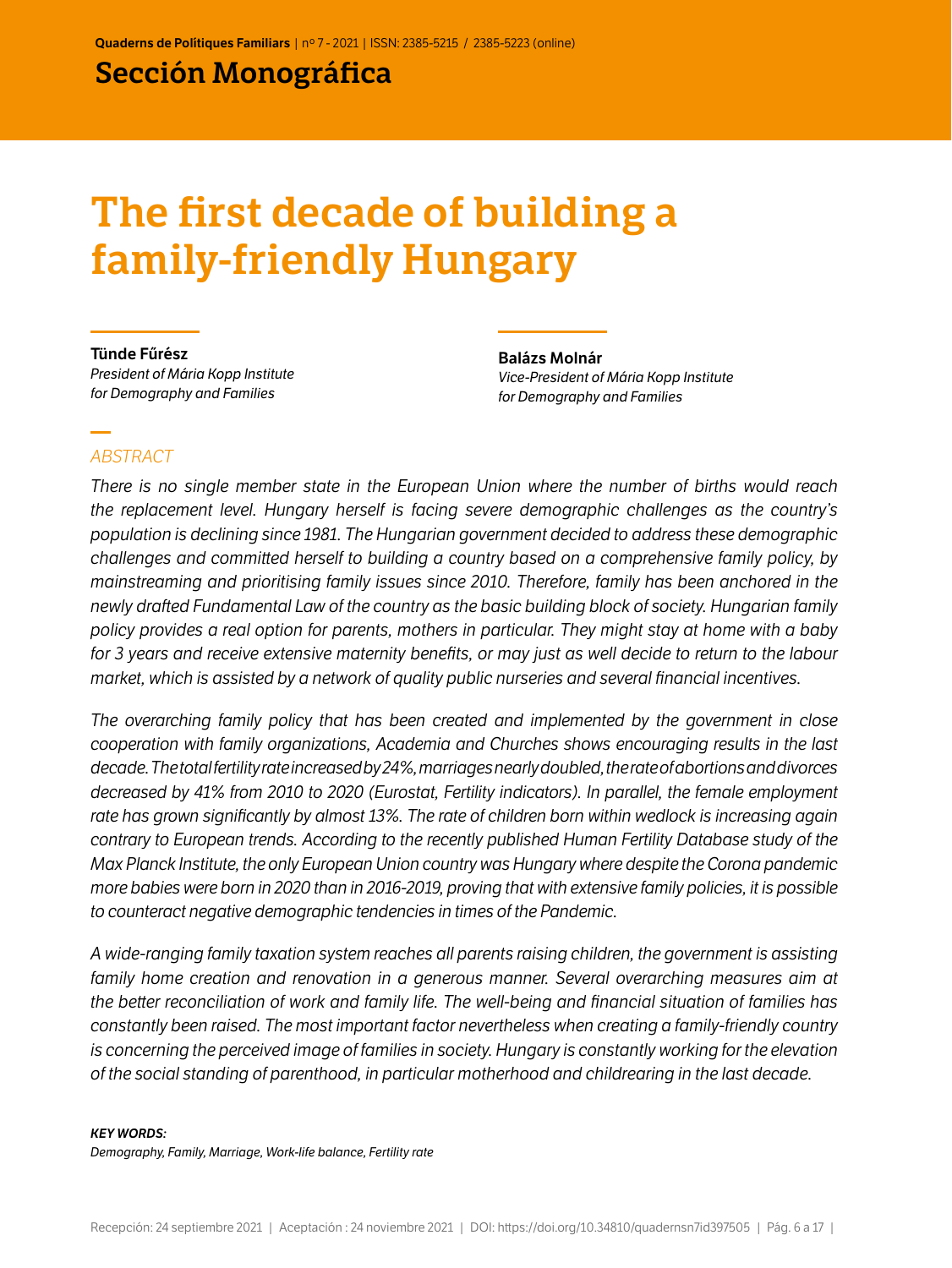# 1. Introduction

Hungary was facing severe economic and demographic challenges in 2010. The total fertility rate reached a historic low, families were not deciding to have the number of children they wished for often due to the unstable economic circumstances, the high level of unemployment and the effects of wide-ranging austerity measures destructively affecting family benefits as well. These negative demographic tendencies projected significant sustainability challenges mid-term already. In 2010 a family centred governance building on the pro-family and pro-child convictions of Hungarians was introduced. "The declared objective of family policy is to improve the demographic situation, primarily through supporting women's fertility plans and incentives to have children. The law lists a number of actual areas to be supported, and according to the specialized literature, a number of these areas do in fact support fertility: the reconciliation of work and family life; children's day care possibilities while parents are at work; support for creating homes and housing; reduced administrative burden related to the use of benefits and services. Apart from the actual fields of support, emphasis is placed– in both the law and the everyday rhetoric of the government –on supporting marriage and family values, and on a family-friendly way of thinking." (Makay, 2019)

The possibilities of family benefits have constantly been upgraded since, addressing various needs of all families, always taking into account the capabilities of the more and more sound Hungarian economy. A wide-ranging family taxation system reaching all parents raising children was reintroduced. Family taxation motivates parents in taking up legitimate employment. It exempts mothers with four children from paying any personal income tax throughout their career, young Hungarians under 25 will be exempted from paying PIT as of 2022 as well. Hungarians define stable relationships, employment and adequate housing as the three most important factors when deciding about the number of their children. The country could register a significant increase in the employment and activation levels. The government is assisting family home creation and renovation in a generous manner, in order to help families to adequate housing. Several overarching measures aim at the better reconciliation of work and family life. The network of available and quality public nurseries has constantly been expanded. Large families as well as single parent families are given special attention. Couples experiencing infertility challenges are assisted in an increased fashion. Social inequalities are mitigated by an additional 2 years of compulsory kindergarten, free and heavily subsidises child catering as well as free textbooks for all pupils in public education. The well-being and financial situation of families has constantly been raised. The most important factor nevertheless when creating a family-friendly country is concerning the perceived image of families in society. Hungary is constantly working for the elevation of the social standing of parenthood, in particular motherhood and childrearing in the last decade.

The Hungarian government decided to address these demographic challenges and committed herself to building a country based on a comprehensive family policy, by mainstreaming and prioritising family issues since 2010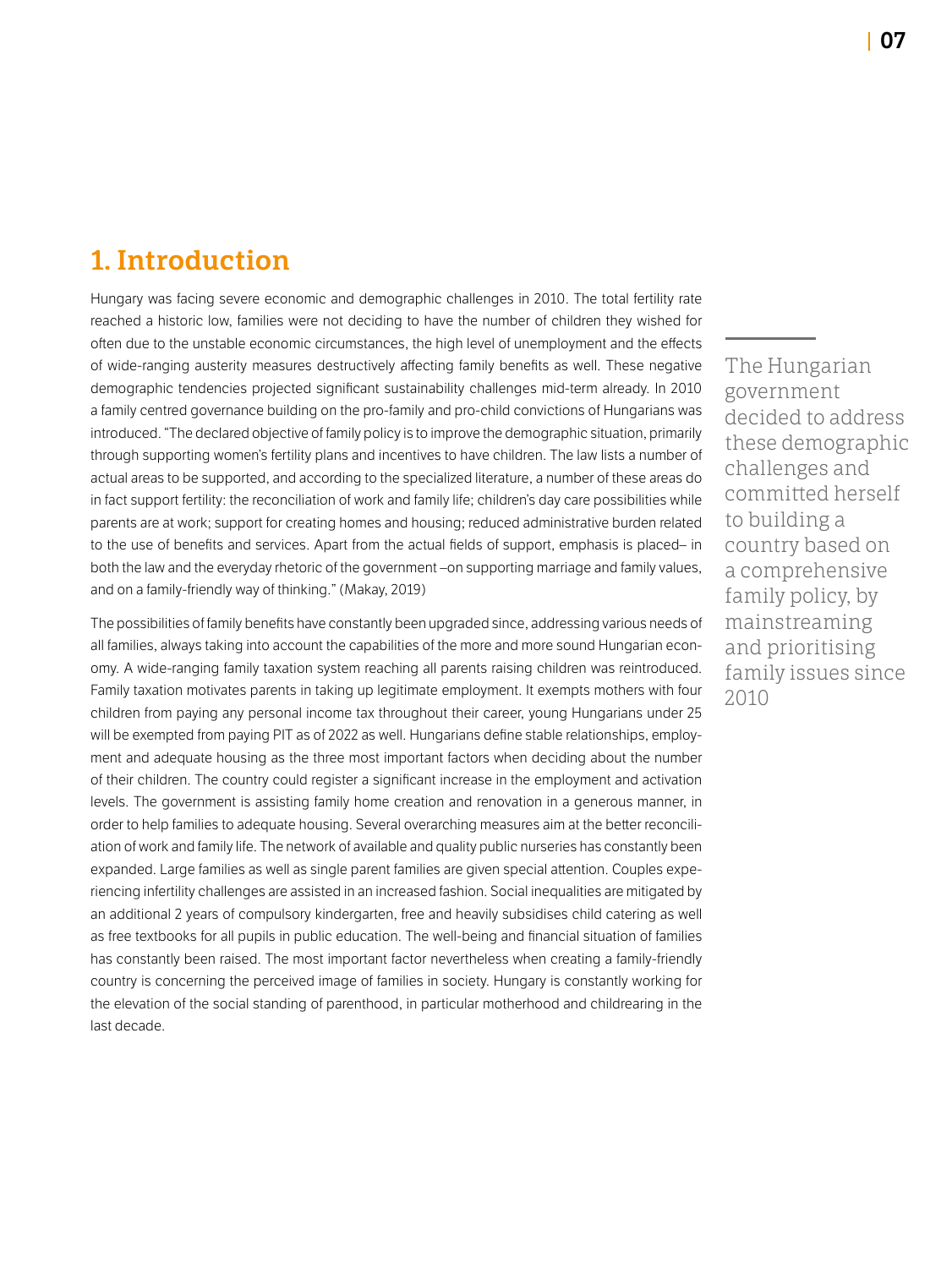# 2. Methodology

The article aims to provide an adequate measurement framework that shows the variety of relevant matters and areas in the field of family policy. The article intends to add empirical research results to the analytical background in order to better reflect on current issues of Hungarian family policy and benefits. The article will use a mixed methodology. First, the article is mostly qualitative in nature, it builds upon desk research including laws and legislative text-analysis, meaning that legal and policy documents will be regarded as the primary sources the article is relying on. Necessarily, the legalistic method cannot be isolated from other methods, especially from presenting the societal context and the quantitative aspects which are complementary and interdependent for the adequate analysis of the law. Thus, the article is backed-up by statistical data which are both flow and stock data, including national and EUROSTAT data, which mirror the practical implementation of the law. The authors also attempt to review selected articles and research papers published in relation to the examined topic. The methodology is thereby also supplemented by doctrinal research.

### 3. Results

The overarching family-policy of the last decade shows encouraging results. Families, childrearing and marriages enjoy constitutional protection. Hungary may register a positive trend in all demographic indicators. The total fertility rate increased by 24%, resulting the highest increase among European Union Member States, marriages nearly doubled, whereby both the number of divorces and abortions decreased significantly. Contrary to trends observed in the developed world, the rate of children born within wedlock increased. These positive demographic results happened hand in hand with the increase of the female employment rate. Despite the fact that the number of women in childbearing ages decreased significantly in the last decade, more babies were born in 2020, than in 2010. The network of quality and affordable public nurseries enabling the better reconciliation of work and family life have been constantly enlarged. The financial possibilities of families raising children has improved significantly. Family related expenditure had been raised significantly to approximately twice the OECD average. The pro-family policies of Hungary were upheld and expanded during the Covid 19 crisis; these could not only mitigate, but also counteract the negative demographic side effects of the Pandemic, making Hungary the only European Union country where more babies were born in 2020, than in 2016-2019.

# 4. Discussion

#### 4.1. Context-setting

The proportion of Europeans steadily declines within the world population. In 1960 the population of EU-27 made up about 12% of the world's population. That is down to about 6% today, and is projected to fall below 4% by 2070<sup>1</sup>. As a result, in this new international order, the influence, competitiveness, economic strength and the room for manoeuvre of the ageing Europe are deteriorating.

<sup>1</sup> European Commission: Report on the Impact of Demographic Change. 17 June 2020, [demography\\_report\\_2020\\_n.](https://ec.europa.eu/info/sites/default/files/demography_report_2020_n.pdf) [pdf \(europa.eu\)](https://ec.europa.eu/info/sites/default/files/demography_report_2020_n.pdf)

The most important factor nevertheless when creating a familyfriendly country is concerning the perceived image of families in society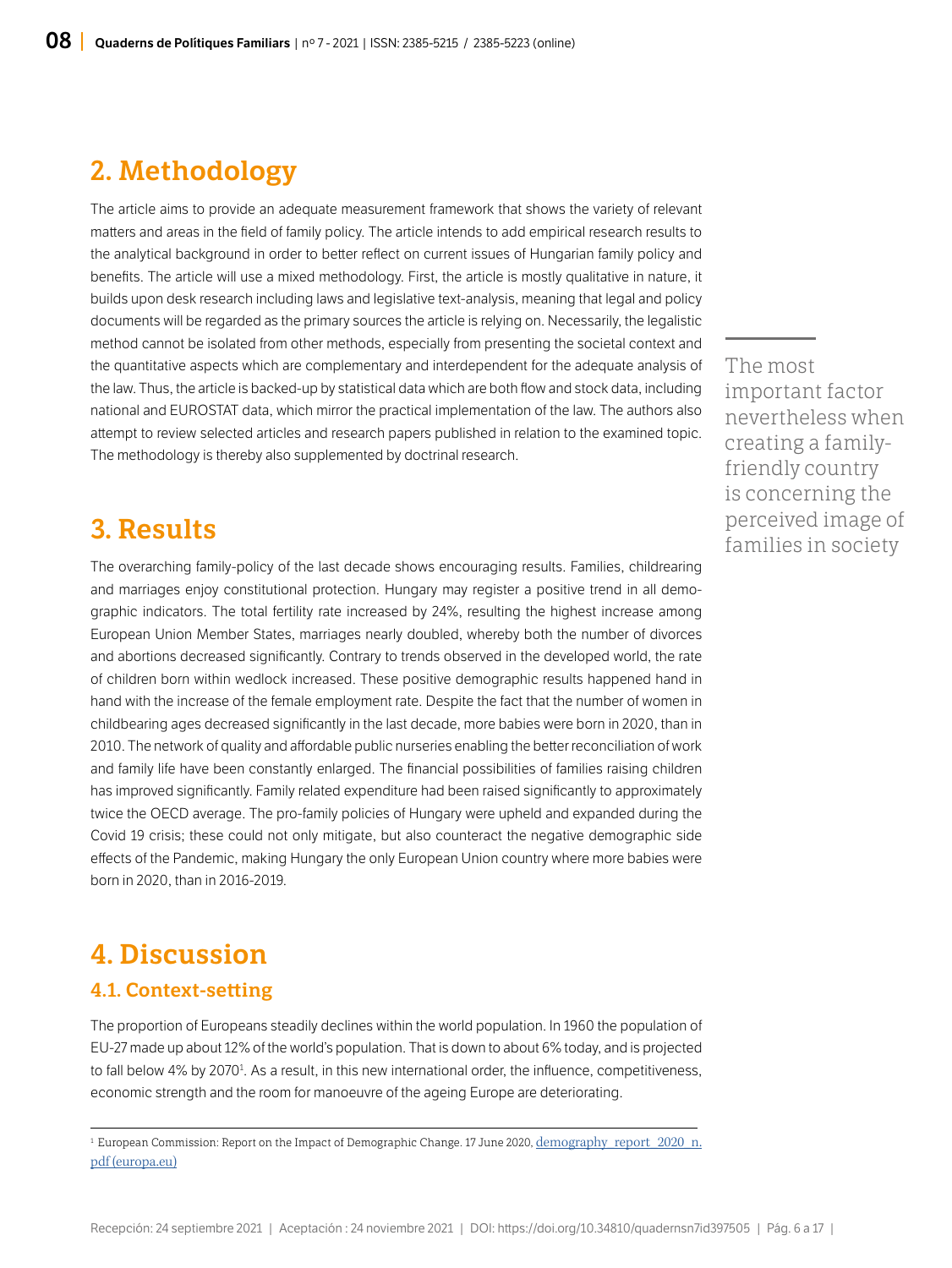Recognizing these worrisome European tendencies, and being aware of the country's own demographic challenges, in 2010 Hungary decided to address these by supporting families. The focus of public policy has been reverted from the individual towards the community, and family has been anchored in the newly drafted Fundamental Law of the country as the basic building block of society.

### 4.2. Fundamentals of family policy

Hungary committed herself to building a country based on a comprehensive family policy, by mainstreaming and prioritising family issues. The Hungarian Government regards family policy as investment, as an investment into the wellbeing of families, as an investment into the preservation of the nation, and also as an investment into the sustainability of the social security schemes. Hungary believes in the mobilising effect of family policy, therefore, the eligibility of receiving most of the family support measures is linked to legitimate employment. In 2014 family affairs were separated from social affairs since the linkage of these two areas used to convey the message that having children equals poverty. The country is convinced that the main task of family policy is not combating poverty, but helping individuals to have as many children as they wish for. Nevertheless, family policy must also focus on underprivileged and disadvantaged families.

The family support system has been gradually expanded always taking into account the financial capabilities of the more and more sound Hungarian economy. Between 2010 and 2020 the government more than doubled the financial resources spent on family policy, which is currently 4,6% of our GDP, roughly twice the OECD average. The budget allocations for 2022 foresee a further increase to 6,2% of the GDP. The decisive factor is stability, as parents have to be certain that they can rely on the support for raising children at least throughout the upcoming two decades. The national family policy system, thanks to its complexity, assists families in various ways with an emphasis on offering each family an opportunity that is most suitable for them in terms of raising their children. The Hungarian system is unique, as a number of policy measures directed towards children are shaped in a way that the eligibility is granted from the foetal age: this is the case for family taxation, housing support, mortgage exemption for example.

#### 4.3. Demographic tendencies

Similarly, to the previous decades, Hungarians continue to remain pro family and pro marriage. According to the research of our Institute from 2020, those in childbearing ages would like to have 2,37 children in average<sup>2</sup>. In line with this outcome, in the past 10 years, the Hungarian family policy reached encouraging results: The fertility rate increased from 1.25 in 2010 to 1,55 in 2020 (Eurostat), which is the highest value since 1996. Since 2010, a favourable trend can be detected in terms of marriages and divorces. Marriages are at historical high (more than 67 300 in 2020), highest number since the eighties, divorces have decreased by 30%, abortions are at historic low (25 000 in 2020). Hungarian families could welcome 130 000 more new-borns due to the increase in fertility during the last 10 years. The proportion of babies born in wedlock increased by 11% since 2010. According to the recently published Human Fertility Database study of the Max Planck Institute the only European Another element of the family support system is the child care benefit, which is granted to all mothers without eligibility testing from age 2 until the age 3 of the child

<sup>2</sup> Intergenerációs kutatás a reprodukciós kort meghaladott idősebb generáció és a reprodukciós korban lévő fiatalok körében, KINCS 2019. 10. oldal (www.koppmariaintezet.hu)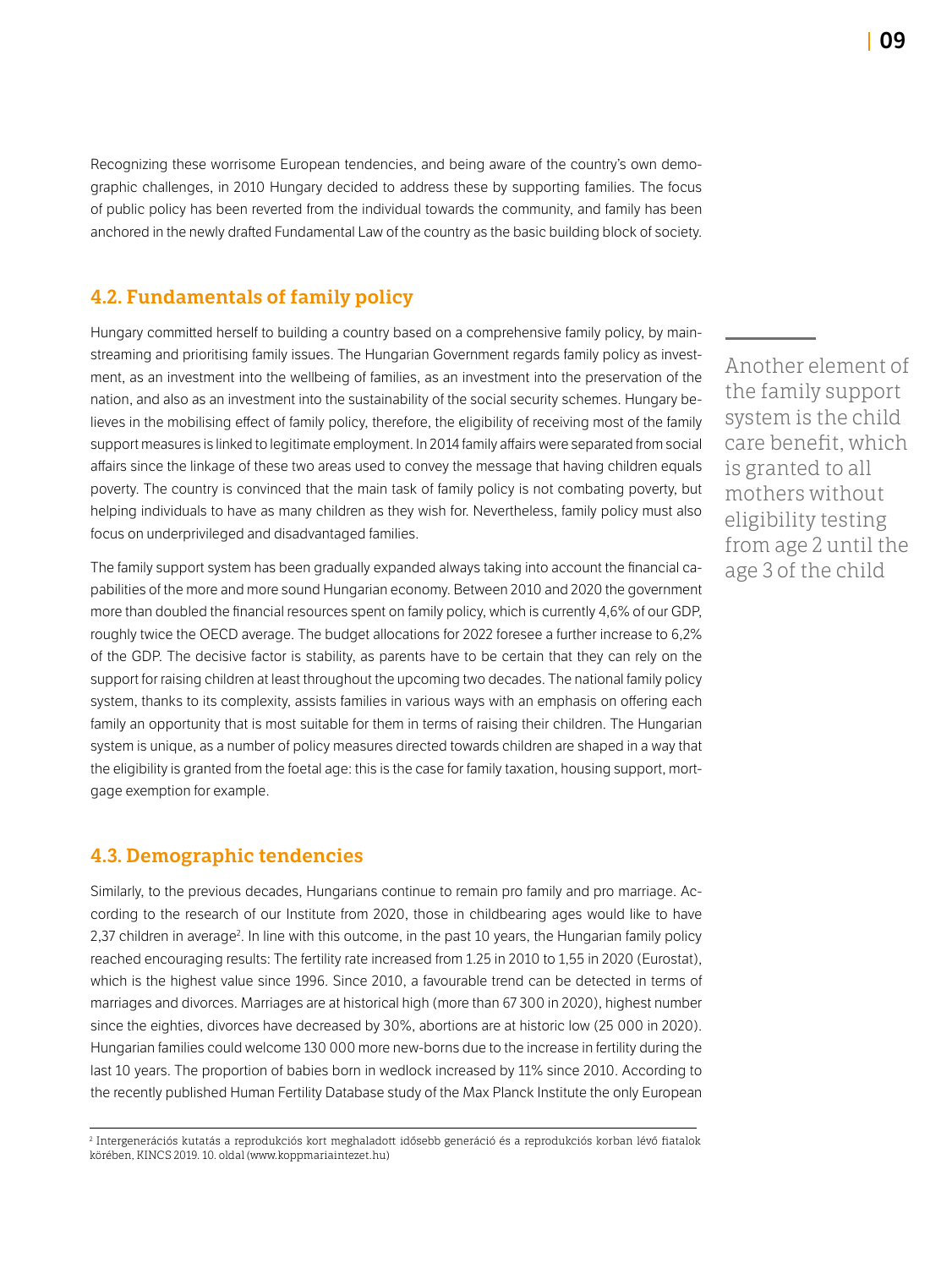countries were Iceland and Hungary where despite the Corona pandemic more children were born, than in 2016-2019, proving that with extensive family policies, you can mitigate or even counteract the negative effects of the Corona Pandemic.

| <b>HUNGARY</b>                       | 2010       | 2020     |
|--------------------------------------|------------|----------|
| <b>Population</b>                    | 10 014 324 | 9769526  |
| <b>Number of Live Births</b>         | 90 335     | 92 2 3 3 |
| <b>Total Fertility Rate</b>          | 1,25       | 1,55     |
| <b>Number of Abortions</b>           | 40 449     | 25900    |
| <b>Number of Marriages</b>           | 35 5 20    | 67301    |
| <b>Number of Divorces</b>            | 23873      | 15 200   |
| <b>Female Employment (age 20-64)</b> | 54,6%      | 67%      |
| Children born in wedlock             | 52%        | 61%      |

Source: Hungarian Central Statistical Office, Eurostat

In parallel, one may observe a significant increase of almost 13% in female employment as compared to 2010, only Malta could do better in the European Union. Total employment rate is at 75%, unemployment rate, is among the lowest in the EU at 4,2%. 850.000 more people are working and paying taxes in Hungary today than in 2010.

### 4.4. Work-life balance, a real option for childrearing

One of the largest achievements is, that Hungary provides a real option for young parents, mothers in particular, so that they can stay at home with their babies even for 3 years if they wish so and receive maternity/childrearing support, or return to the labour market part time or full time and place their children in publicly financed, available and high-quality nurseries. By these Hungary sends the key message that motherhood and childrearing are a value for the entire society, nation per se. In addition, in 2014 the child care allowance extra programme was introduced. Due to the programme, parents may take up employment full time or part time when their child becomes 6 months old without losing their eligibility for the child care allowance. The Hungarian Government's aim was to ensure that having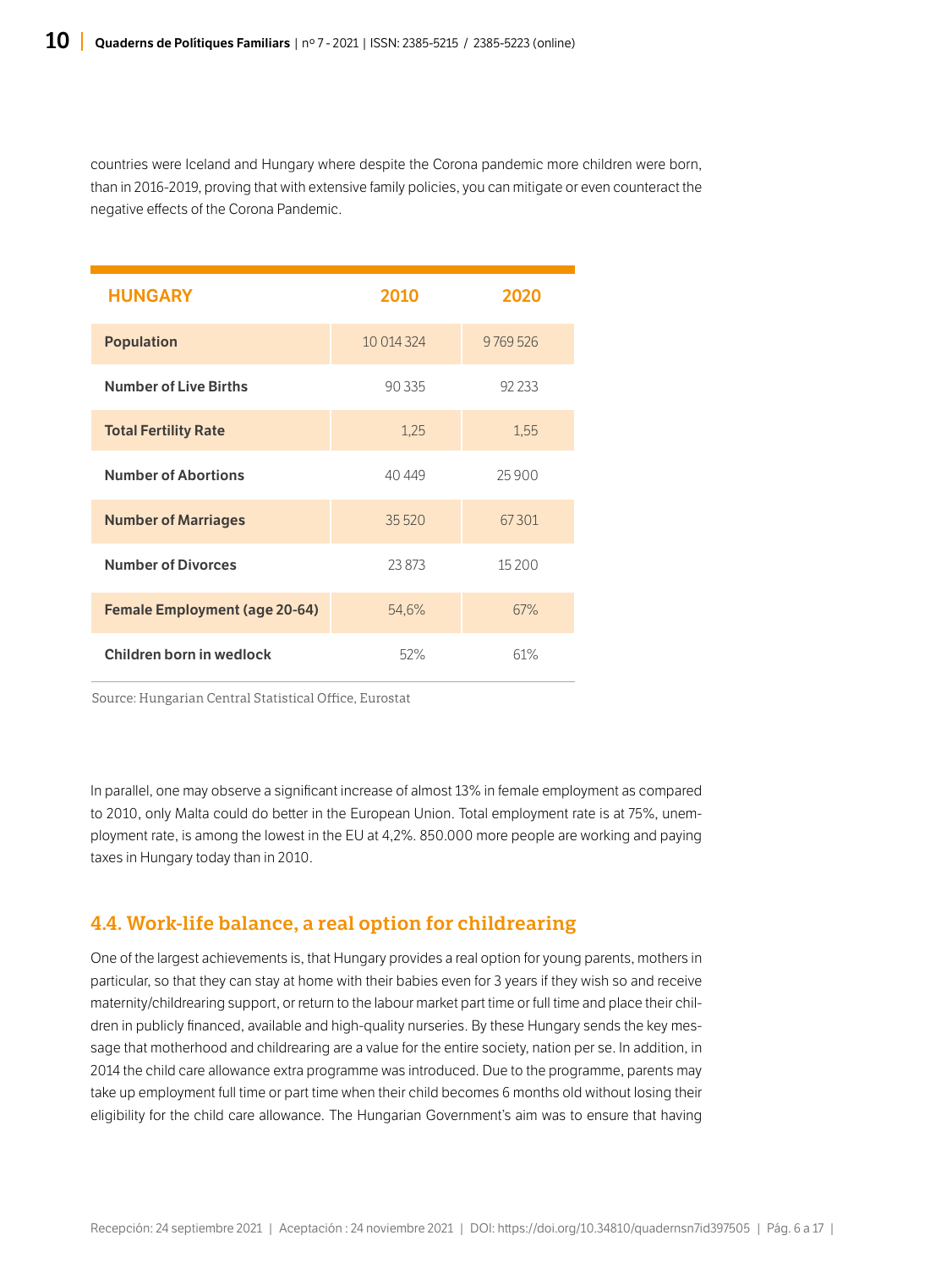children does not exclude individuals from the labour market. A second aim was to make part time work pay as well, given that atypical working conditions, even part time employment is not yet very widely spread in our country. The COVID19 crisis certainly has significant effects on atypical working conditions, that will most probably fuel the employability of mothers with young children in particular.

#### 4.5. Family taxation, the flagship of Hungarian family benefits

In accordance with the newly drafted fundamental law of Hungary a constantly growing number of measures aid families in their everyday life. The flagship of Hungary's family support system is the family tax benefit, introduced in 2011. It provides working parents with the opportunity to reduce their personal income tax. The amount of the reduction depends on the number of children. Due to this measure, the majority of families with 3 or more children do not have to pay any personal income tax in Hungary. In order to allow the full use of the tax relief for the lower income groups, the tax relief may be deducted from social security contribution payments as well. In the period of 2016-2019, the family tax benefit for families with two children has doubled. As of 2020 mothers with four or more children are exempted from paying any personal income tax throughout their career. As of 2022 Hungarians under the age of 25 will be exempted from paying personal income tax (income cap applies), this measure will help approximately 300 000 youngsters to start their career and family. The family tax relief left altogether 700 million EUR at the disposal of families in the last decade.

#### 4.6. Family benefits

All mothers are eligible for a benefit called "maternity support", which is a one-off payment of approximately 200 € offered when the child is born. If the mother has had social security coverage before the child was born, infant care allowance is offered for half a year, amounting to 100% (as of 1st July 2021, previously 70%) of the salary earned prior to the child was born, no cap applies. By this increase, mothers giving birth to a new-born will be in a more favourable situation compared to those earning the same, but not receiving a child, as taxation of the infant care allowance is lower. Child care allowance is available until the child reaches the age of two. Its amount is 70% of the salary earned prior to the birth of the child, but is a capped at 665€/ month. Another element of the family support system is the child care benefit, which is granted to all mothers without eligibility testing from age 2 until the age 3 of the child. The amount of the child care benefit is approximately 92 $\epsilon$  per month.

One of the leading reasons why couples do not have as many children as they would desire is the significant postponement of childbirths. Hungary tries to address that by helping young families in various ways. One is that university studies are taken into account as social security contributing periods, despite the lack of earnings in these years, meaning that the full amount of family support is granted for young mothers and fathers who decide to have their first child during or right after their studies. Another measure targeted towards the younger generation is in connection with the student loans. The State reduces by 50% the student loans of mothers at the birth of their second child, and takes over the redemption of the entire outstanding amount at the arrival of their third child. By this measure the government would like to reduce the negative financial consequences of motherhood many well educated young women are afraid of.

All mothers are eligible for a benefit called "maternity support"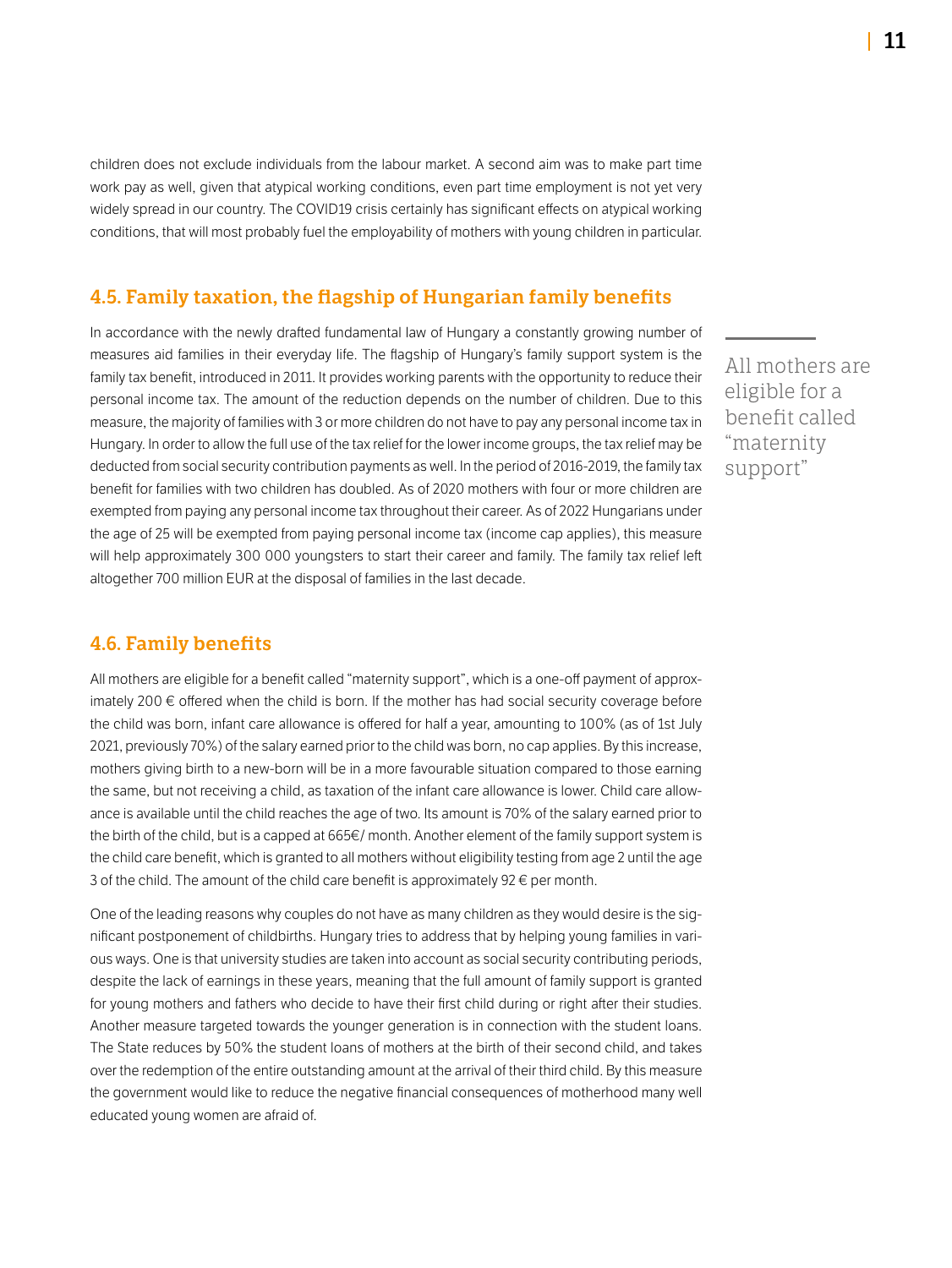It is furthermore important to mention the so-called Baby Bond, which enables parents to save money for their children with state support until they turn 18 years of age. These bonds also contribute to the favourable tendency, that Hungarians, and Hungarian families finance the national debt (Hungarian State Treasury, 2021).

As a result of the Government's measures, the family allowance includes two benefit types: child-raising benefit and schooling support. The child-raising benefit is granted for non-school-age children while the schooling support is given for school-age children or older children who continue their studies in institutions of public education, up to the child reaching 23 years of age. Schooling support is tied to school attendance, thereby incentivising families to keep their children in education. Since the introduction of this measure, absenteeism has been reduced by 64%.

#### 4.7. Day-care for children, extensive nursery development

The timing of taking up employment after the birth of a child is strongly determined by the availability of day-care facilities for young children. The government has introduced some overarching reforms in this area as well. The conceptual transformation of the public day-care nursery system for children under the age of 3 aims to abolish the regional inequalities. The new system is more demand-driven, and gives families the opportunity to choose among the different new forms of day-care services. The number of public nursery day-care places has continuously increased by more than 30% in the last decade. The aim of the Government is to reach 70 000 places until 2022, that would address all demands. These public nurseries are available for a very modest contribution from the parents, making them affordable for all. From 2019 those parents who could not find a public nursery place for their children are entitled to a monthly contribution of 100€ towards the fee of a private nursery.

The program named "Women 40", an old age pension for women having a 40-year entitlement period without age restriction was introduced in 2011. The aim of this measure is to give an opportunity for grandmothers to provide active support to their children primarily in looking after their grandchildren.

#### 4.8. Housing

According to our research, following physical and mental health and stable employment, adequate housing is the third most important factor in the decision of families about the number of their children. In 2015, the government introduced the system of housing allowance for families (CSOK), which is available for purchasing or building a new house or apartment and also for purchasing and enlarging used properties. Basically, the amount of the subsidy depends on the number of children. Families that are currently raising three or more children, or that undertake to raise at least three children in the future (including the children they already have) may receive a one-off in-cash support of approximately 33 000 € for a new house or apartment. In addition, they are eligible for another 47 000€ residential loan with a state-subsidised interest-rate. This cash support may even cover a significant part of the price of the apartment or house in question, making it a very significant incentive. One of the biggest results of CSOK can be attributed to the number of children undertaken, which by 2021 will exceed ten thousand. If the commitments made under

According to the research of KINCS, the epidemiological emergency strengthened relationships between family members, a quarter of respondents (24 percent) reported improvements, 71 percent have experienced no change, and only 4 percent felt their family relationships had deteriorated since the outbreak of emergency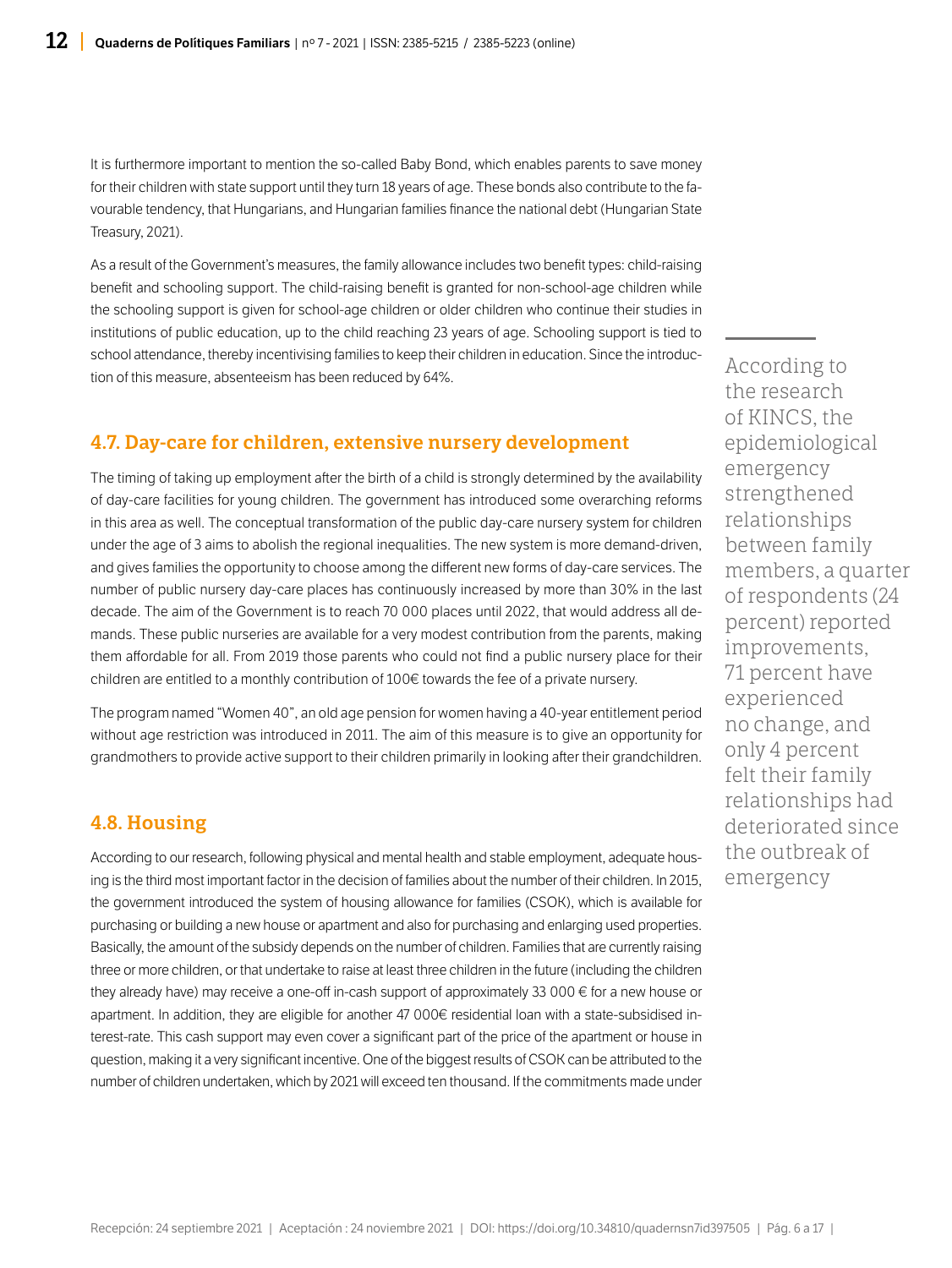the CSOK are fulfilled, the fertility level in the families using the CSOK will be well above 2.1, based on the data of the period under review (Papházi – Nyírádi - Pári, 2021).

Last year the Hungarian Government decided to extend the housing allowance for families with two children. These families may receive a support of approx. 8400 € for a new house. In addition, they are eligible for another approx. 33 000€ residential loan with a state-subsidised interest-rate. Red tape had been constantly reduced since the start of the programme. Social security contributions paid in other EU Member States and the UK are taken into account as well, in order to help mobile workers return to Hungary.

Starting in January 2021 the Government launched a significant housing programme in order to help families maintain their living standards throughout the COVID19 epidemic and in parallel boost the investment in the construction sector. The VAT of newly built houses will be reduced by 22% (27%-5%); the government will reimburse that 5% VAT as well for families purchasing such houses/apartments within the CSOK housing programme. The 4% levy of buying a house/apartment will be abolished for CSOK properties. Families building a two-generation house by creating an individual apartment in the attic will be eligible for the full amount of CSOK. Any family raising a child under 25 years of age will be eligible for 50% of the cost (maximum 8600  $\epsilon$ ) of any renovation work done on the apartment. The corresponding fees charged by the public notaries will be maximised as well. These overarching housing programmes not only help families with children but in parallel have a direct positive impact on the construction sector's growth and contribute to the growth of employment in this sector as well.

#### 4.9. Poverty reduction

The exposure to the risk of poverty gradually increases with the number of children within a family. Therefore, social policy tools are implemented to make sure that having children does not constitute a risk of poverty. The Hungarian government has extended the opportunity for free or subsidised child catering. As of September 2015, free catering in nurseries and kindergartens is extended to almost 60% of children, because the measure does not stigmatise any child. In those families, where 3 or more children or disabled children live, or where the average income per capita is less than approximately 400€ monthly, parents do not have to pay for their children's catering. Free meals are also available during holiday periods. In the framework of the free supply of school textbooks, as of the academic year 2017/2018, primary school pupils receive their textbooks free of charge. The government introduced the so-called Elizabeth Programme to ensure that those in need also have holiday opportunities. The main target groups include pensioners, large families, persons with disabilities and children with a disadvantaged background. Closures due to the pandemic had been used for a complete modernisation of the facilities.

#### 4.10. Transformation of mindset

The Hungarian government proclaimed 2018 as the Year of Families. With over 1,500 programmes and several hundred thousand participants, the subject has proven to be a huge success, showcasing that living in a family even in a large family is fun and actually perfectly normal. We believe that it is very important that we provide for a positive counter narrative against the negative public image of families broadcasted by many Media actors.

The State reduces by 50% the student loans of mothers at the birth of their second child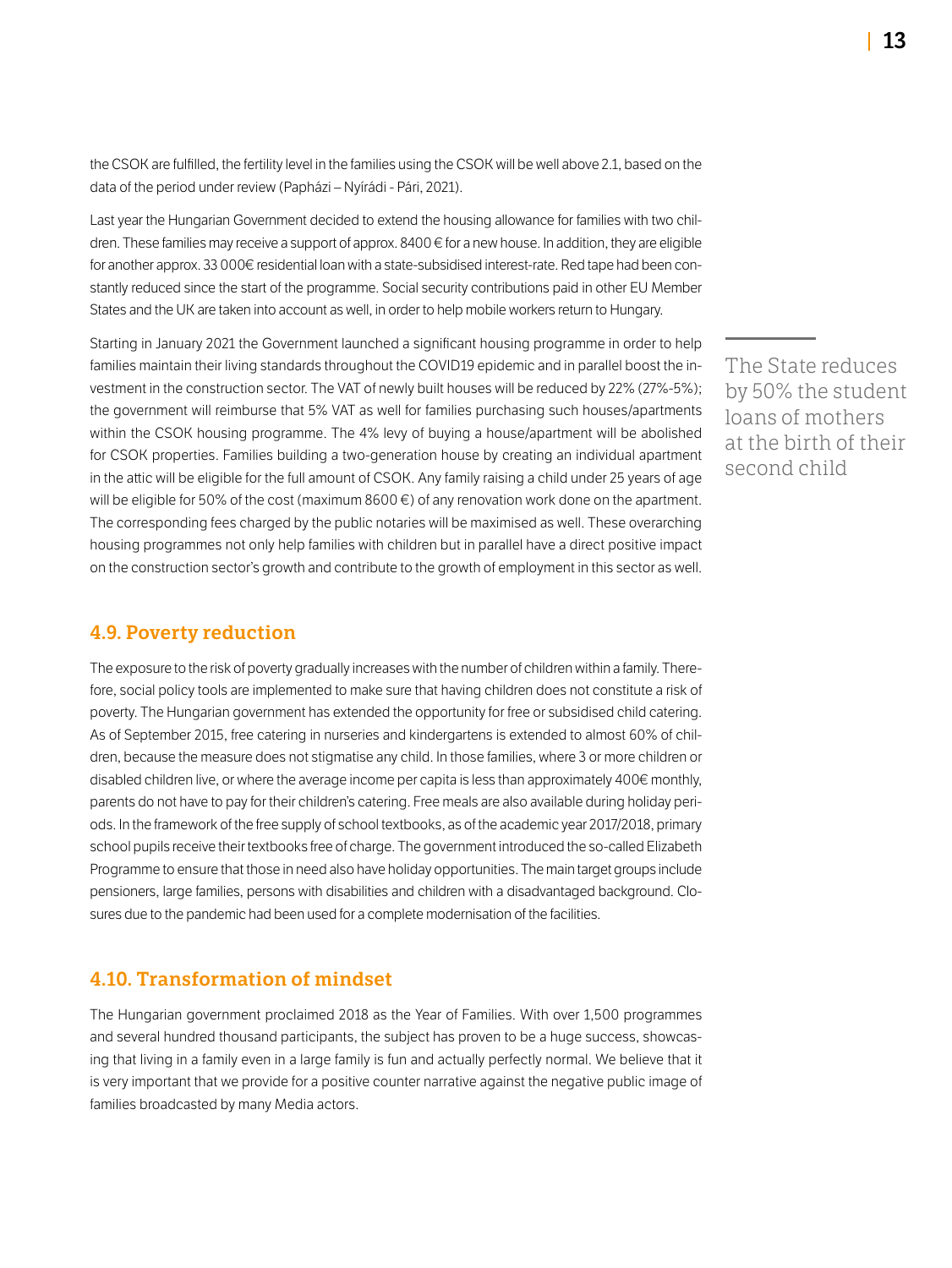#### 4.11. Family Protection Action Plan

The Hungarian government initiated a series of measures addressing many different situations of family life, "The Family Protection Action Plan", came into effect in July 2019, and January 2020 with the overarching aim to reach the ideal 2.1 fertility rate until 2030.

- Subsidy for young married couples: any married couple, where the wife is between the ages of 18 and 40, is eligible for an interest-free loan of max. 30 000€. If the couple has a child, repayment will be suspended for 3 years at the time of the birth of the child; while the repayment will be suspended for another 3 years at the birth of a second child with 30% of the outstanding debt released. The entire remaining amount will be released at the birth of the third child. 190 000 applications clearly show the well targeted nature of this measure.
- Extension of interest-subsidised housing loan to buyers of second-hand housing: besides new apartments, second-hand housing is also covered by the favourable loan with 3% maximum interest rate, with an amount of 33000 € for 2 children or 47 000€ for 3 children, when opting for the CSOK subsidy. Social security contributions paid abroad are taken into account in order to attract back the young Hungarians working in the EU. The red tape of applications has been significantly reduced.
- Expanding the debt relief scheme for mortgages at the arrival of children: at the birth of second children, the government will deduct app. 3000€ from the mortgages of families and 8600€ at the birth of the third child (and another 3000€ in the case of further live births).
- Personal income tax exemption for mothers with four or more children: From 1 January 2020, all mothers who currently raise at least 4 children or raised 4 or more children during their lifetime are fully exempt from paying personal income tax until their retirement.
- Car purchase support for large families: As of 1 July 2019, families with 3 or more children may apply for a subsidy of 7000€ (but up to 50% of the purchase price) for the purchase of a new car with at least 7 seats.
- Public nursery development program: The Government has decided that the current 50,000 nursery places will be expanded to 70 000 by 2022, so that any parent with a child aged under 3 can place their child in a nursery if they wish to.
- Introduction of the child care allowance for grandparents: As of January 1, 2020, non-retired grandparents can become entitled to the child care allowance with similar conditions as the childcare benefit if they undertake to care for their grandchild at home instead of the parent(s) who work. In such cases, the grandparent would be entitled to the child care allowance instead of the parent to encourage them to participate more actively in caring for their grandchildren, thereby relieving the parents.

So far, an interest beyond any expectation has manifested. More than 510 000 applications prove that the set of measures correspond to the everyday needs of Hungarian families. This is entirely in line with the research of our Institute; as the vast majority of the respondents agreed that the measures can help Hungarian families in having a predictable and secure future in the long run. Whereby each possibility is highly supported, the most popular among them is the nursery development, and the

The Hungarian government initiated a series of measures addressing many different situations of family life, "The Family Protection Action Plan", came into effect in July 2019, and January 2020 with the overarching aim to reach the ideal 2.1 fertility rate until 2030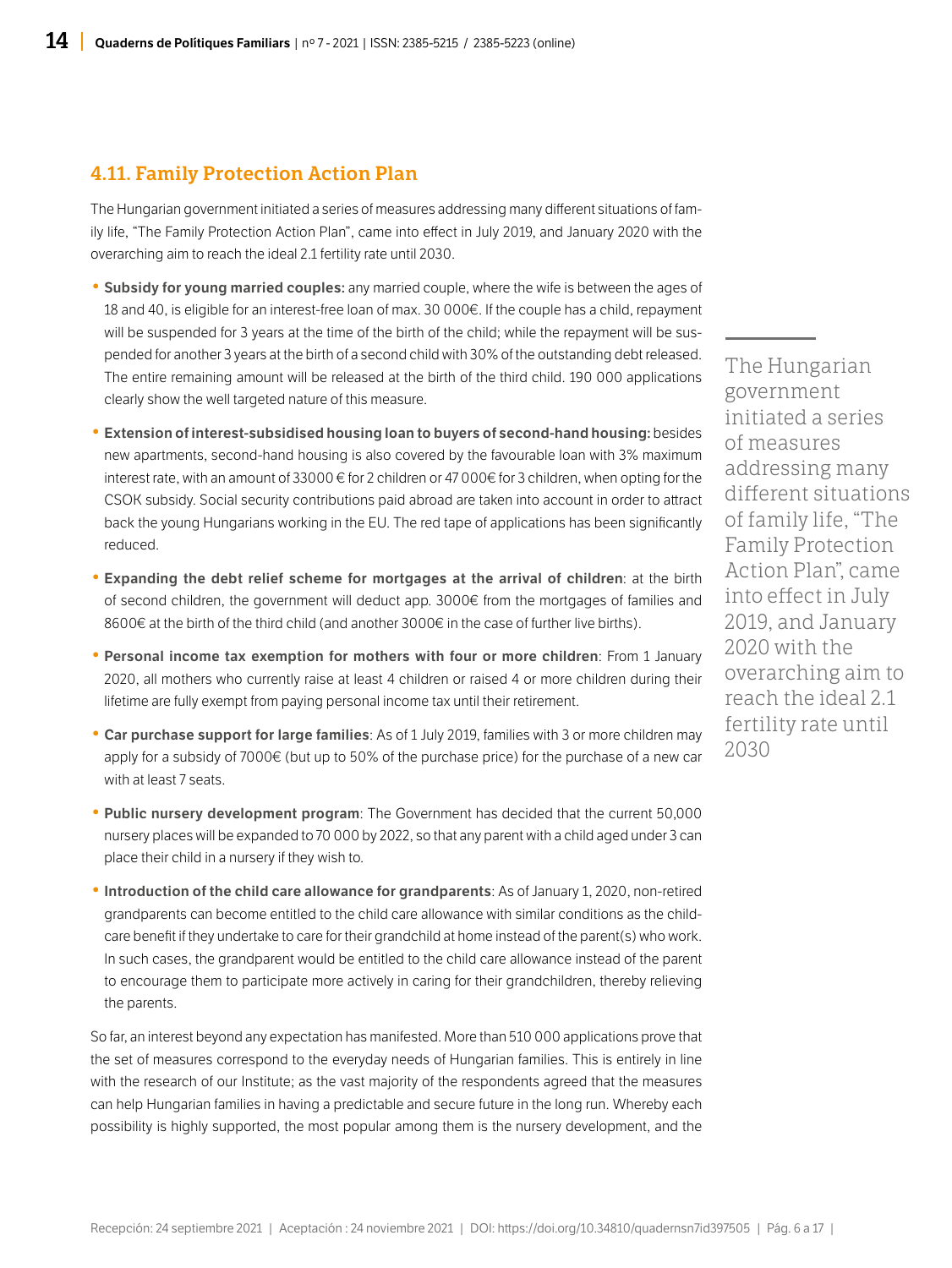housing programme according to the research of the Mária Kopp Institute. Some of the respondents even said that these measures changed their life, that they became more self-confident, and that they would not have had a child without these possibilities. It is favourable that more than half of the respondents said they would like to have a child in the next five years.

### 4.12. Assisting families throughout the pandemic

During the COVID-19 pandemic, the government extended the eligibility period of the above-mentioned family benefits that would have expired during the emergency period for families with small children. A moratorium had been introduced to any credit instalment throughout the state of emergency, that is still applicable for those in need, namely, for parents rearing children and those, whose income had been reduced throughout the pandemic.

Contrary to what had been prophesied by many, family relations did not deteriorate throughout the Pandemic but rather strengthened. According to the research of KINCS, the epidemiological emergency strengthened relationships between family members, a quarter of respondents (24 percent) reported improvements, 71 percent have experienced no change, and only 4 percent felt their family relationships had deteriorated since the outbreak of emergency. Forty-five percent of people said they could now spend more time with their family members.

### 4.13. International pro-family activities

Hungary is convinced that family-friendliness shall not stop at the borders of the country. According to representative research<sup>3</sup> done in cooperation with the Mária Kopp Institute for Demography and Families, Europeans wish to have on average more than 2 children, 91% regard family as important or highly important, whereby 82% would strengthen the family friendly mentality.

The Hungarian government biannually organises the Budapest Demographic Summits, these high-level gatherings provide ample opportunity for pro-family heads of states and governments, ministers, church-, Academia, Civil Society leaders to strengthen family values and learn from each other's best practices. The Mária Kopp Institute for Demography and Families established a professional Executive Network in 2019, in order to provide a platform for sincere exchange of experiences for pro-family decision makers and influencers from Europe and the wider international environment and to create an up-to-date, pro-family network with the aim of shaping European and international policies and trends.

We are grateful that the Institute for Advanced Family Studies of the Universitat Internacional de Catalunya, is an active member of the Network, and we can work jointly for families on the bilateral and European level as well.

According to the research of KINCS, the epidemiological emergency strengthened relationships between family members, a quarter of respondents (24 percent) reported improvements, 71 percent have experienced no change, and only 4 percent felt their family relationships had deteriorated since the outbreak of emergency

<sup>3</sup> Family - Századvég (szazadveg.hu)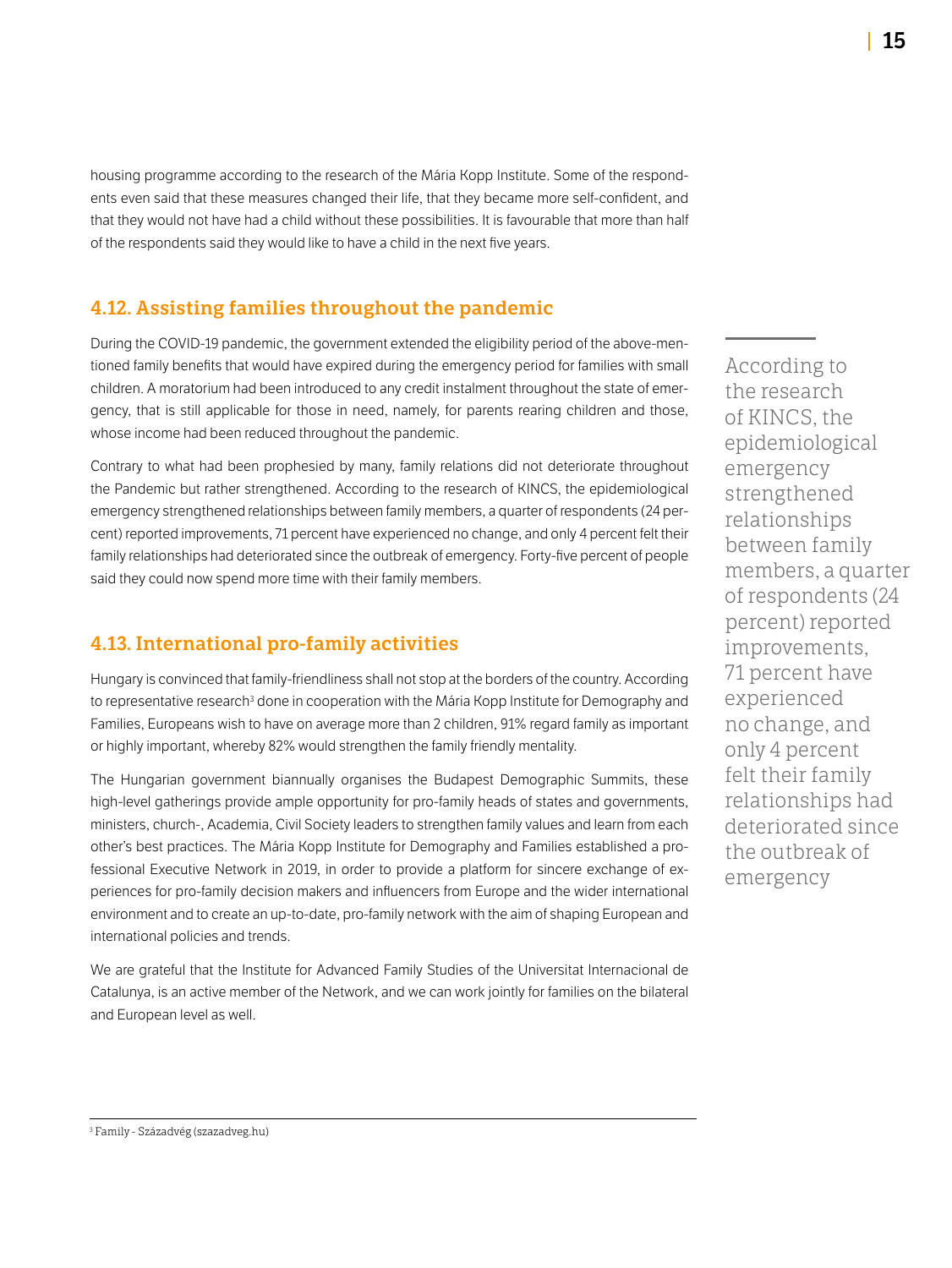#### REFERENCES:

Hungarian State Treasury (HST) – [Baby Bond http://www.allamkincstar.gov.hu/en/](http://www.allamkincstar.gov.hu/en/main/types-of-government-securities  (Downloaded: 29th December 2021)) [main/types-of-government-securities \(Downloaded: 29th December 2021\)](http://www.allamkincstar.gov.hu/en/main/types-of-government-securities  (Downloaded: 29th December 2021))

The Fundamental Law of Hungary (as in force on 23 December 2020), [https://njt.hu/](https://mpidr.shinyapps.io/stfertility/) [translation/TheFundamentalLawofHungary\\_20201223\\_FINrev.pdf](https://mpidr.shinyapps.io/stfertility/)

Max Planck Institute, Human Fertility Database (HDI) [https://mpidr.shinyapps.io/stfer](https://mpidr.shinyapps.io/stfertility/)[tility/ \(Downloaded: 29th December 2021\)](https://mpidr.shinyapps.io/stfertility/)

European Commission: Report on the Impact of Demographic Change. 17 June 2020, [https://ec.europa.eu/info/sites/default/files/demography\\_report\\_2020\\_n.pdf](https://ec.europa.eu/info/sites/default/files/demography_report_2020_n.pdf)

Eurostat database- Employment rates by sex, age and citizenship (%), [https://ec.eu](https://ec.europa.eu/eurostat/databrowser/view/LFSA_ERGAN__custom_1637948/default/table?lang=en)[ropa.eu/eurostat/databrowser/view/LFSA\\_ERGAN\\_\\_custom\\_1637948/default/ta](https://ec.europa.eu/eurostat/databrowser/view/LFSA_ERGAN__custom_1637948/default/table?lang=en)[ble?lang=en](https://ec.europa.eu/eurostat/databrowser/view/LFSA_ERGAN__custom_1637948/default/table?lang=en)

Eurostat database- Unemployment rates by sex, age and citizenship (%) [https://ec.eu](https://ec.europa.eu/eurostat/databrowser/view/LFSA_URGAN__custom_1639130/default/table?lang=en)[ropa.eu/eurostat/databrowser/view/LFSA\\_URGAN\\_\\_custom\\_1639130/default/ta](https://ec.europa.eu/eurostat/databrowser/view/LFSA_URGAN__custom_1639130/default/table?lang=en)[ble?lang=en](https://ec.europa.eu/eurostat/databrowser/view/LFSA_URGAN__custom_1639130/default/table?lang=en)

Eurostat database- Fertility indicators, [https://ec.europa.eu/eurostat/databrowser/](https://ec.europa.eu/eurostat/databrowser/view/DEMO_FIND__custom_1636136/default/table?lang=en) [view/DEMO\\_FIND\\_\\_custom\\_1636136/default/table?lang=en](https://ec.europa.eu/eurostat/databrowser/view/DEMO_FIND__custom_1636136/default/table?lang=en)

Eurostat database- Population data [https://ec.europa.eu/eurostat/databrowser/view/](https://ec.europa.eu/eurostat/databrowser/view/tps00001/default/table?lang=en) [tps00001/default/table?lang=en](https://ec.europa.eu/eurostat/databrowser/view/tps00001/default/table?lang=en)

Eurostat database- Marriage indicators, [https://ec.europa.eu/eurostat/databrowser/](https://ec.europa.eu/eurostat/databrowser/view/demo_nind/default/table?lang=en) [view/demo\\_nind/default/table?lang=en](https://ec.europa.eu/eurostat/databrowser/view/demo_nind/default/table?lang=en)

Eurostat database- Divorce indicators, [https://ec.europa.eu/eurostat/databrowser/](https://ec.europa.eu/eurostat/databrowser/view/demo_ndivind/default/table?lang=en) [view/demo\\_ndivind/default/table?lang=en](https://ec.europa.eu/eurostat/databrowser/view/demo_ndivind/default/table?lang=en)

Hungarian Central Statistical Office, Population and vital events [https://www.ksh.hu/](https://www.ksh.hu/population-and-vital-events) [population-and-vital-events](https://www.ksh.hu/population-and-vital-events)

Europa Project 2020, <https://szazadveg.hu/en/project-europe/poll-2020>

Éva Gellérné Lukács: 'Support for Families A way to tackle Covid-19 and its impications in Hungary', Hungarian Yearbook of International Law and European Law 2021(9) 1, pp. 91-110.

Tünde Fűresz & Balazs Molnar, 'A csaladbarat Magyarorszag epitesenek első evtizede az Europai Unióban, Kapocs, 2020/3-4, pp. 3-11.